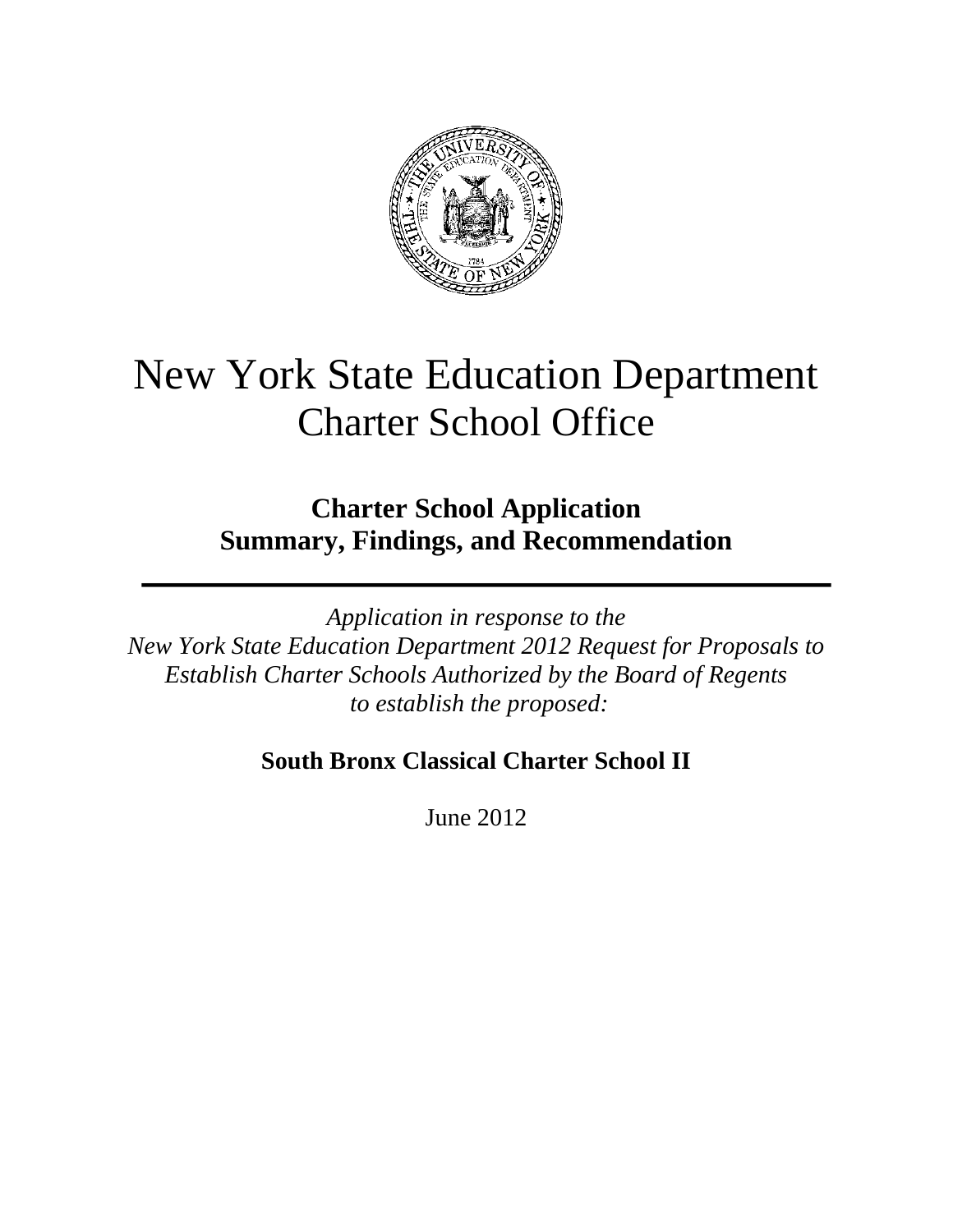| <b>Name of Charter School</b>                                                      | South Bronx Classical Charter School II                                                                                                                                                                                                                                                                                                                                                |  |  |  |  |
|------------------------------------------------------------------------------------|----------------------------------------------------------------------------------------------------------------------------------------------------------------------------------------------------------------------------------------------------------------------------------------------------------------------------------------------------------------------------------------|--|--|--|--|
| <b>Lead Applicant(s)</b>                                                           | Lester Long                                                                                                                                                                                                                                                                                                                                                                            |  |  |  |  |
| <b>District of Location</b>                                                        | Bronx, CSD 7, 8, 9, 11, 12                                                                                                                                                                                                                                                                                                                                                             |  |  |  |  |
| <b>Opening Date</b>                                                                | Summer/Fall 2013                                                                                                                                                                                                                                                                                                                                                                       |  |  |  |  |
| <b>Projected Charter Term</b>                                                      | September 2013- June 30, 2018                                                                                                                                                                                                                                                                                                                                                          |  |  |  |  |
| <b>Management Company</b>                                                          | <b>NA</b>                                                                                                                                                                                                                                                                                                                                                                              |  |  |  |  |
| <b>Partners</b>                                                                    | <b>South Bronx Classical Charter School</b>                                                                                                                                                                                                                                                                                                                                            |  |  |  |  |
| <b>Facility</b>                                                                    | Seeking private or public co-location space                                                                                                                                                                                                                                                                                                                                            |  |  |  |  |
| <b>Projected Enrollment and</b><br><b>Grade Span during</b><br><b>Charter Term</b> | Opening with 120 students in grades K through 1 in 2013-14, growing to 360<br>students in grades K though 5 in 2017-2018.                                                                                                                                                                                                                                                              |  |  |  |  |
| <b>Maximum Enrollment</b><br>and Grade Span                                        | 540 students in grades K through 8                                                                                                                                                                                                                                                                                                                                                     |  |  |  |  |
| <b>Mission Statement</b>                                                           | "South Bronx Classical Charter School II prepares K-8th<br>grade students in the South Bronx to excel in college preparatory<br>high schools. Through a classical curriculum and highly-structured setting,<br>students become liberated scholars and citizens of impeccable character who<br>achieve proficiency in and advanced mastery of New York State<br>Performance Standards." |  |  |  |  |

# **Summary of the Proposed South Bronx Classical Charter School II**

South Bronx Classical Charter School II will replicate and partner with the South Bronx Classical Charter School in NYC Community School District 12. South Bronx Classical Charter School, authorized by the New York City Department of Education, opened in 2006 and currently serves 330 students in grades K through 5. The school's charter was renewed in 2011 and revised in 2012 to serve students through grade 8.

The terms of the proposed partnership between the South Bronx Classical Charter School and the replication school, South Bronx Classical Charter School II, are described in a letter submitted with the application by C. Stephen Baldwin, founding member and board chair of South Bronx Classical Charter School. Mr. Baldwin describes his support for the prospective affiliation between the two schools and expects that the partnership will "create real and lasting synergies by leveraging the work, experience and measured success we enjoy at SBCCS, to further our impact on more families and students in our community." He states that the partnership would allow combined and cost-effective teacher development sessions, bookkeeping and financial services, curriculum and assessment, and provide for "leadership pipelines for staff."

The applicant provides the following information about the academic achievement and progress of the original school:

- In 2011, South Bronx Classical Charter School was the most improved public school based on the New York City Progress Report, with straight A's; currently  $97<sup>th</sup>$  percentile.
- Highest performing elementary school in CSD 12 for three years.
- Among New York State's fiscally strong non-CMO charter schools, having had clean audit letters for two years.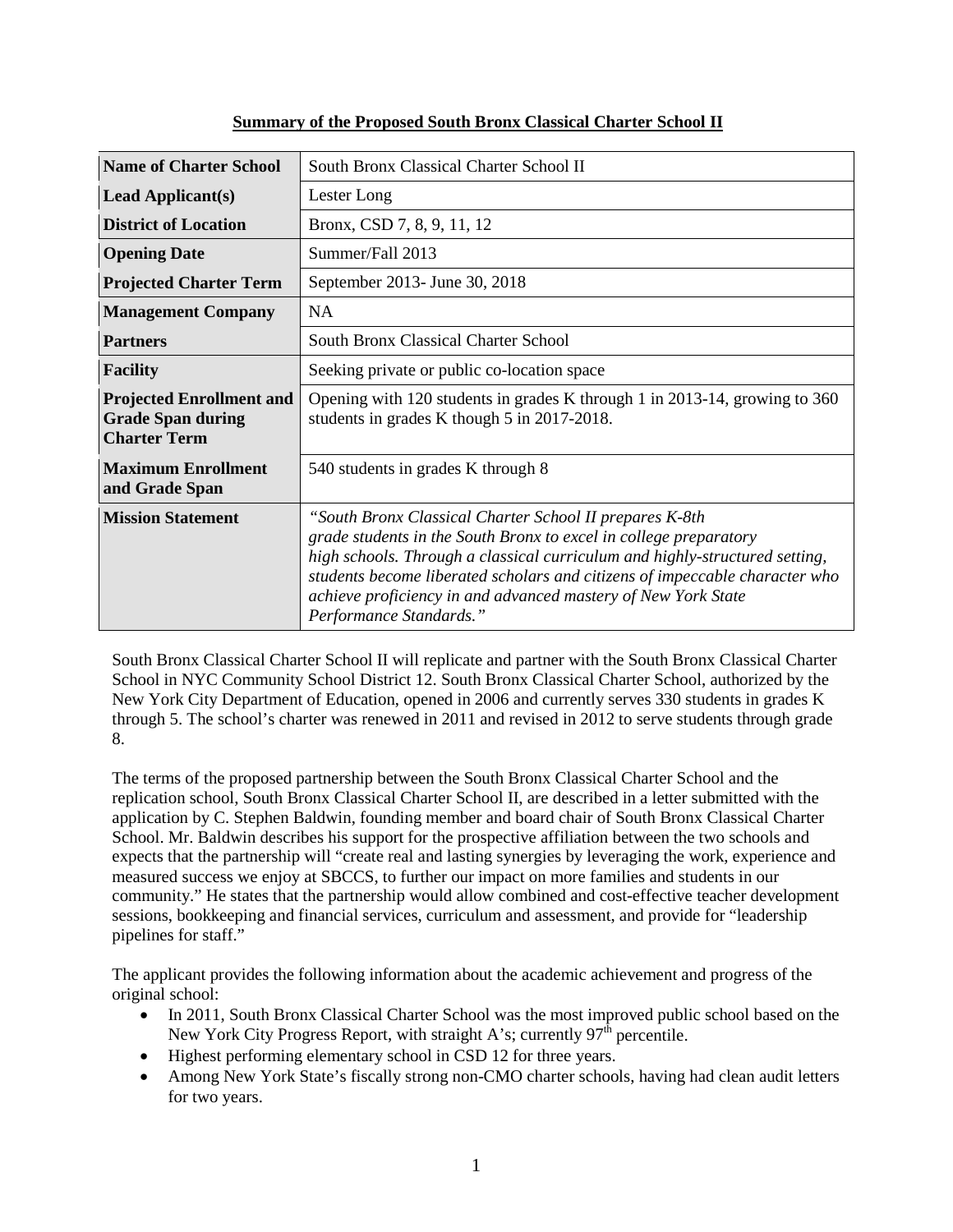The academic model of South Bronx Classical Charter School II will closely resemble that of South Bronx Classical Charter School. With a focus on the fundamentals of reading, writing, and math, the proposed school will offer character education, instruction in Latin beginning in third grade, and debate starting in fourth grade. Consistent with a liberal arts education, the school seeks to provide students with a diverse array of skills and appreciation in art and music. The school's objectives are to offer structure, academic rigor and "college ready" curricula to ensure college and career readiness through academic and ethical knowledge and skill.

A key design element of the school is the classical framework of the academic program. This includes a focus on a core curriculum, the development of strong literacy skills, along with numeracy skill, knowledge and an understanding of elementary facts, and a lesser emphasis on "higher level" thinking until later grades. Subjects will be explicitly and sequentially taught. Within this classical framework, the educational program is based on two principles:

- All children can achieve academic success when provided with a rigorous and organized curriculum, effective teaching, and a structured environment.
- Development of responsible, compassionate, productive citizens is a fundamental aim of education.

Additional design elements include:

- A rigorous, organized curriculum aligned with the Common Core and State Standards.
- Effective teachers, supported with extensive professional development and competitive salaries.
- A structured environment with clear and explicit expectations that will lead to the development of respectful, compassionate, and productive citizens.
- An emphasis on family engagement.

South Bronx Classical Charter School II will use and refine curricula that were previously developed by the existing school. The planning team has conducted research on the proposed academic programs and teaching methods to assure alignment with the mission and goals of the replication school and to meet the needs of the community they will be serving. The core academic scope and sequence will be drawn from the following commercial curricula: Open Court Reading, Saxon Math, Core Knowledge History and FOSS Science. The applicant group states that curricula will be supplemented as necessary in order to best support struggling learners.

A school-wide, data-driven instructional model will help to inform decisions about curriculum and instruction. The school plans to use a combination of objective data including criterion-referenced (State tests), norm-referenced, and interim teacher-developed assessment instruments. During the capacity interview, the founding group explained how data will be used to implement tiered intervention strategies for at-risk scholars. Students assessed at the tier III level will receive targeted intensive instruction through work with the learning specialist individually or in a small group for fifty minutes per day, five days per week.

The proposed school calendar includes 191 days of instruction. The daily schedule is structured to offer a longer school day, beginning at 8:00 a.m. and ending at 4:30 p.m. Each day includes 180 minutes of English Language Arts instruction and 120 minutes of Mathematics instruction. The school will offer after-school supports in order to assist struggling students, challenge advanced students, modify behavior for some students and provide engaging activities for those who wish to be involved in soccer, karate, or dance, as a sample of offerings.

South Bronx Classical Charter School II proposes to serve students residing in the South Bronx, particularly in the Longwood, Hunts Point, Morrisania and surrounding neighborhoods. These areas are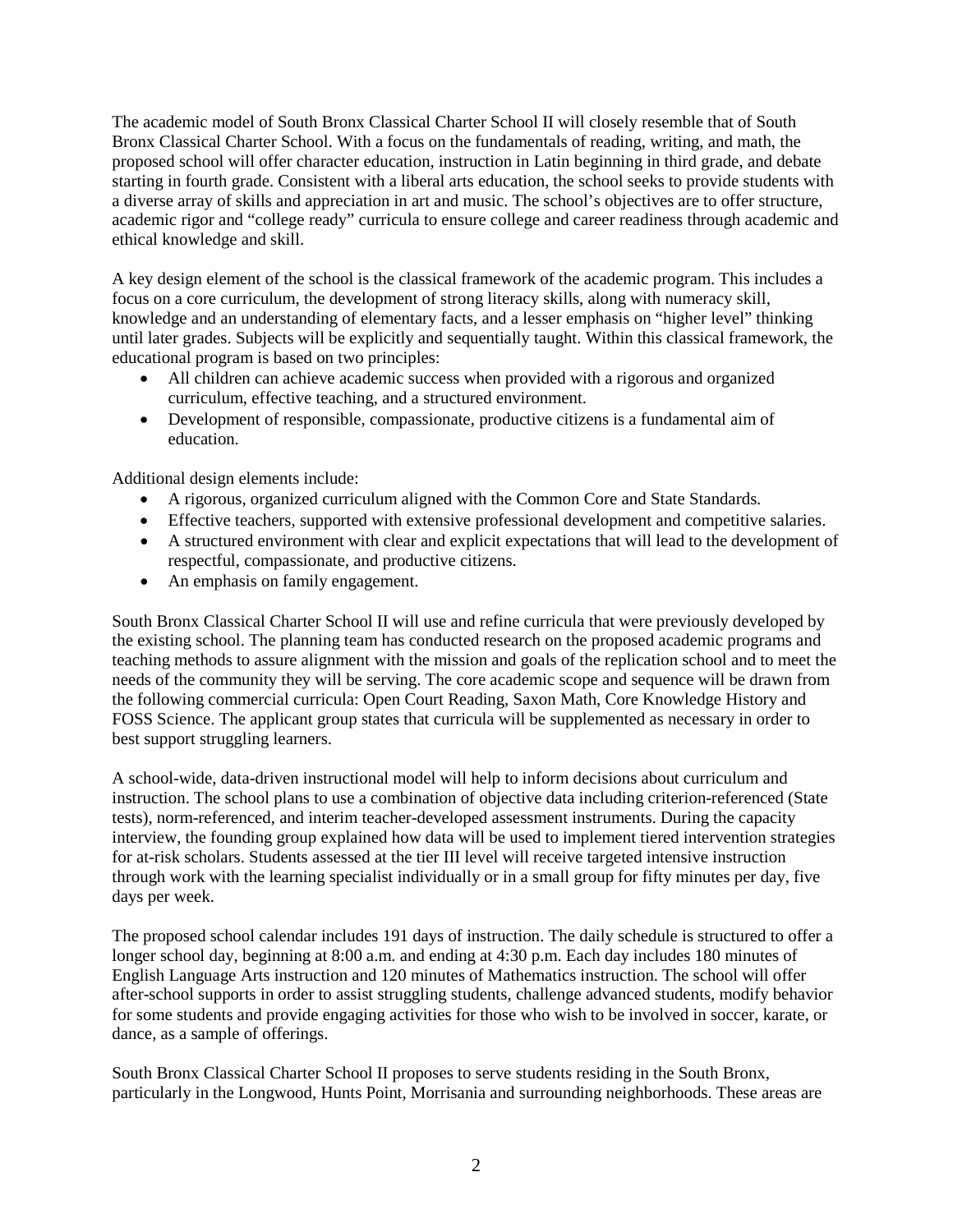highly diverse and the demographic statistics vary greatly. As a whole, Bronx County has the highest poverty, child poverty, murder, rape, robbery and pediatric asthma rate in New York State. The written application states that approximately 17% of the students in the neighborhoods to be served are designated English Language Learners and 16% are identified as students with disabilities.

The applicant group conducted a three-tiered campaign to solicit community input for the charter school application. All South Bronx Classical Charter School stakeholders were invited to a meeting to learn about the proposal for replication school and to provide comment and feedback. Comments and letters suggesting what improvements might be made when launching a new school are included in the application. Members of the general public, as well as neighborhood residents and elected officials, were invited to provide comments on the proposal. The applicant group also engaged outside education experts to review and comment on the proposed school design, including the academic plan. The applicant group continues to invite feedback and suggestions from the community through a public comment email address.

The Draft Admissions and Enrollment Policies submitted with the application establish enrollment preferences in accordance with the NYS Charter Schools Act: returning students, siblings and residents of CSD 3. The school plans to reserve 10% of open seats in a given year for student transfers under the No Child Left Behind (NCLB) School Choice Program. In order to maintain school culture, the school intends to admit new students into Kindergarten through grade 1 each year, as space permits. The application discusses plan to meet the required enrollment and retention targets for special student populations, stating that the school will set aggressive enrollment targets and will use personalized and community-based marketing strategies to achieve the targets. The application also presents information about planned strategies to reduce student attrition through clear parent communication and transportation support for families that move some distance form the school.

The founding group for South Bronx Classical Charter School II consists of Lester Long (Executive Director of South Bronx Classical Charter School and Lead Applicant for the replication school) and four other individuals with key roles at the existing school. As required, the application includes a set of draft by-laws and a code of ethics. The replication school will be governed by a board of trustees comprised of five to thirteen individuals and the board will maintain four standing committees: Executive, Finance/Facilities, Education and Development.

Additionally, a School Trustee Background Information form, Statement of Assurance and resume or curriculum vitae was provided for each of the initial members of the board of trustees. The nine proposed initial trustees for South Bronx Classical Charter School II are the nine current trustees for South Bronx Classical Charter School. The future plan is to actively seek out additional members with experience in community development in the South Bronx. The existing group has a range of expertise in the areas of education, law, finance, fundraising, governance and management, real estate and charter school start-up and operations.

The nine proposed initial members of the board of trustees are described below:

- **Stephen Baldwin**, proposed Board Chair, is a founding trustee of South Bronx Classical Charter School and has served as the Board Chair since 2006. His education experience includes teaching as a New York City Teaching Fellow in a South Bronx elementary school. Mr. Baldwin has served as the Executive Director of the Learning Disabilities Association of New York and Chief of the Population Branch at the United Nations. He has earned an MS in Elementary Education from Hunter College and a Juris Doctor from Yale University Law School.
- **Kathryn Heleniak,** proposed Board Vice-Chair**,** has been the Vice-Chair for South Bronx Classical Charter School since 2008. She is a professor of Art History at Fordham University, a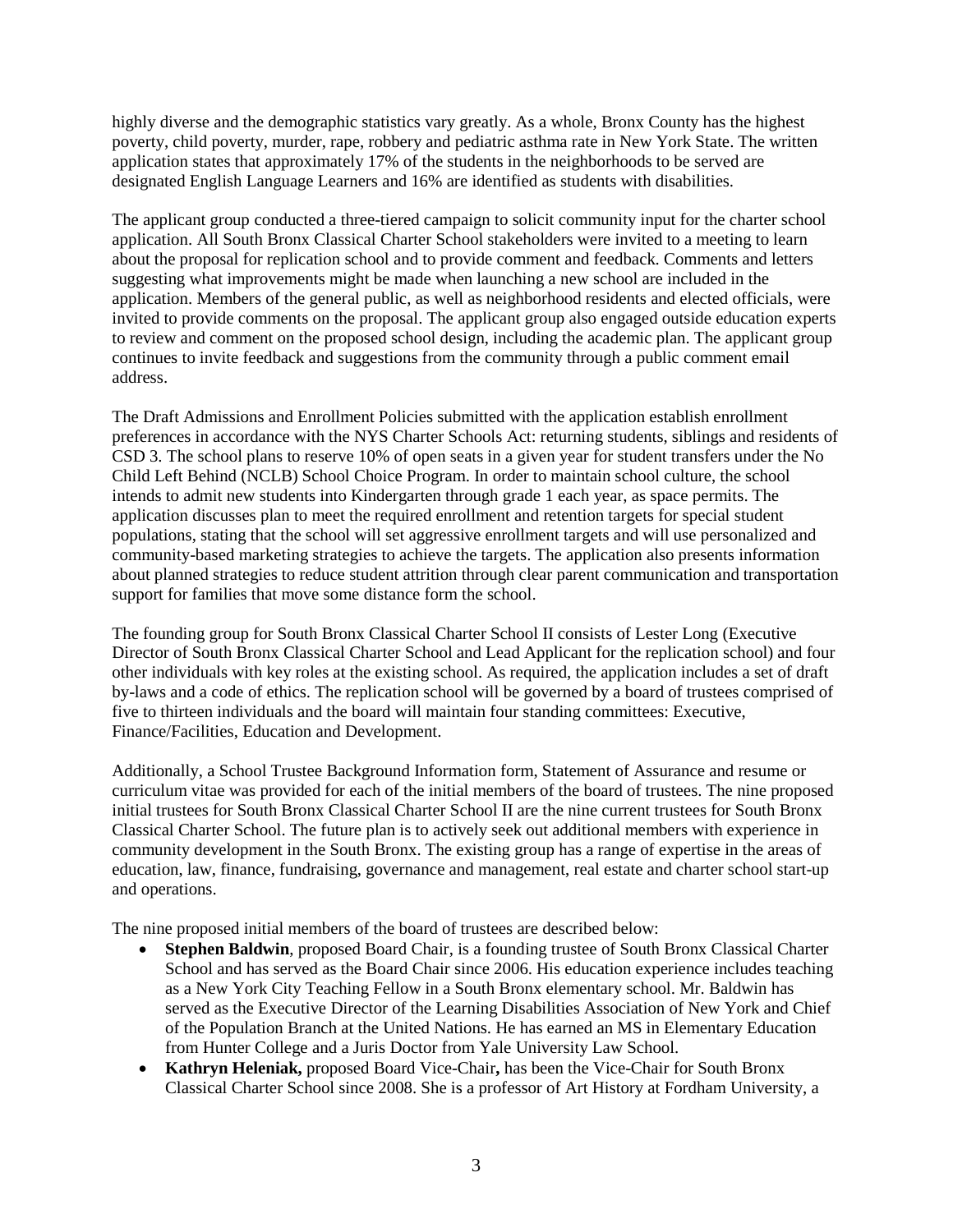position she has held since 1987. For the past ten years, she has been involved with a communitybased non-profit organization which provides legal services to women and children in need.

- **J. Kevin Murphy,** proposed Board Secretary**,** is a founding trustee for South Bronx Classical Charter School and has filled the role of Board Secretary since 2006. He spent 32 years in financial management (investments, insurance, and treasury) prior to earning a Master's Degree in Elementary Education at Hunter College. Mr. Murphy has been teaching for eleven years and is currently working as a K through grade 3 math specialist in East Harlem.
- **Melissa Brown**, the proposed Board Treasurer**,** has been the Treasurer for South Bronx Classical Charter School since 2009. Ms. Brown is a Vice President at Barclay's Capital, serving as an Investment Banking Associate in the Restructuring and Finance Group.
- **Louisa B. Childs** currently serves as a trustee for South Bronx Classical Charter School. She currently works for a firm in New York City as part of White Collar Defense and Government Investigations and also serves as Counsel at the Dwight International School.
- **William Higgins** is a founding trustee for South Bronx Classical Charter School. His experiences include real estate development and the creation of strategic partnerships. He is a 20-year veteran of the Navy (served in Operation Desert Storm), a former FBI agent, and a former teacher in the South Bronx.
- **Larry Hirsch** is a founding trustee for South Bronx Classical Charter School. His experience includes community engagement and political advocacy. He currently serves as a Senior CPD Representative at the U.S. Department of Housing and Urban Development and has extensive experience in government support for the disadvantaged.
- **Kristi E. Jacques** has been a trustee for South Bronx Classical Charter School since 2010. A graduate of Duke University of Law, she as an Associate at King & Spalding LLP, where she specializes in business litigation and international arbitration.
- **James R. Maher, Jr.,** has been a trustee for South Bronx Classical Charter School since 2010. He serves as Vice President at BlackRock, Inc., where he focuses on Real Estate Acquisition and Finance.

The proposed board of trustees for South Bronx Classical Charter School II will employ the Executive Director of the original school, who will become a full-time employee divided equally between the two schools. The Executive Director will be supervised and supported by the board and will be ultimately responsible for the implementation of the school's mission. Three other individuals currently employed at the original school are proposed to assume the roles of School Director, Director of Business and Operations, and Literacy Coach at South Bronx Classical Charter School II. The School Director will hire additional instructional and operational support staff, including a Director of Curriculum and Instruction, Dean of Students, Special Education Coordinator, as well as teaching faculty.

The design for the operation of the school is based on the Matrix Organizational Model and structured to leverage a high level of teacher support, development and effectiveness. Organizationally, teachers will be supported by Grade Team Leaders and the Director of Curriculum and Instruction. The founding group expects that faculty and staff at South Bronx Classical Charter School II will be selected from among pool of current employees and outside recruitment. The School Director will begin the process of staff recruitment and hiring in January 2013.

As incentives to retain teachers, the school design for South Bronx Classical Charter School II incorporates competitive teacher salary and benefit packages, student tutoring support from college students and extensive professional development opportunities. First year teacher salaries will be comparable to those of the NYC Department of Education teachers, and salaries at the charter school will have the potential to increase significantly over time, based on performance. The teacher leader model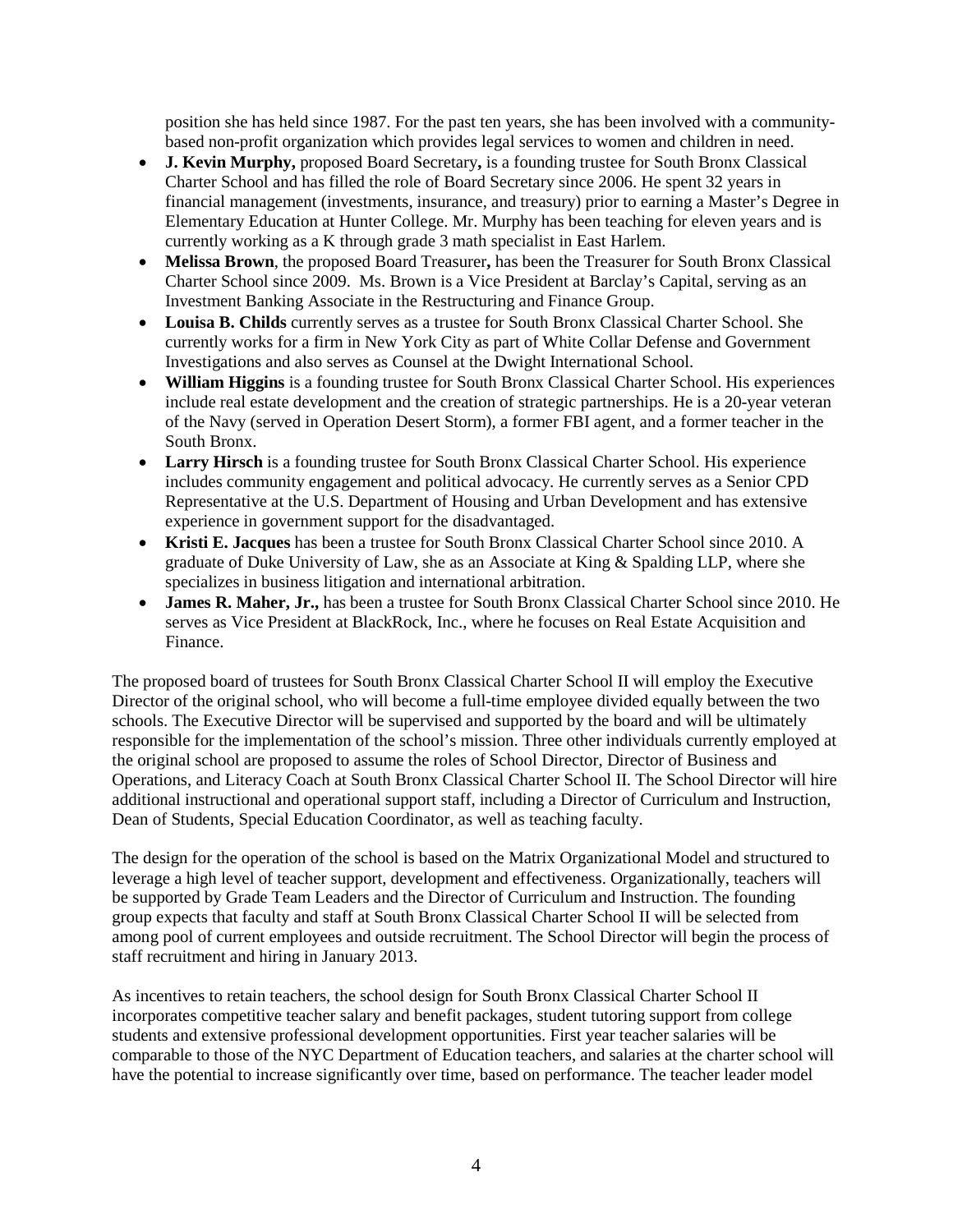will be a support for teachers and allow for professional growth, as will a culture of professional respect, supportive administration, and high expectations.

A private facility for the school has not yet been identified. The founding group intends to request colocation facility space from the NYC Department of Education for the two to three year incubation period. However, in acknowledgement of the scarcity of suitable co-location space, the board will continue to investigate leased space for the school. They have identified a number of potential sites and are pursing an agreement to lease space from the New York City Roman Catholic Archdiocese. The ultimate goal is to purchase/lease a building and sublease a portion to another entity, most likely another charter school.

### **Projected Fiscal and Programmatic Impact on District of Location**

The applicant provided an assessment of the school's potential fiscal and programmatic impact on public and non-public schools in the area, indicating that the fiscal impact of the South Bronx Classical Charter School II on NYC Department of Education public schools is expected to be nominal (less than .01% of the total NYC Department of Education budget). The impact on enrollment in public, parochial and charter schools in the area is expected to be insignificant, as most schools are either fully enrolled, overcapacity or with waiting lists.

The New York State Education Department ("Department") also conducted additional analysis on the projected fiscal impact of the Harlem Hebrew Language Academy Charter School on its district of residence, the New York City School District ("NYCSD"), summarized below.

| Year    | <b>Number of</b><br><b>Students</b><br><b>Enrolled</b> in<br><b>Charter</b><br><b>Schools Per</b><br>Year <sup>1</sup> | <b>Charter</b><br><b>School</b><br><b>Basic</b><br><b>Tuition</b><br>Rate <sup>2</sup> | <b>Total</b><br><b>Charter</b><br><b>School</b><br><b>Basic</b><br><b>Tuition</b><br>Only | <b>Estimated</b><br><b>District</b><br><b>Special</b><br><b>Education</b><br>Payment <sup>1</sup> | <b>Total District</b><br><b>General Fund</b><br>Budget <sup>3</sup> | <b>Percent</b><br>of<br><b>District</b><br><b>Budget</b> |
|---------|------------------------------------------------------------------------------------------------------------------------|----------------------------------------------------------------------------------------|-------------------------------------------------------------------------------------------|---------------------------------------------------------------------------------------------------|---------------------------------------------------------------------|----------------------------------------------------------|
| 2013-14 | 120                                                                                                                    | \$14,364                                                                               | \$1,723,719                                                                               | \$124,680                                                                                         | \$19,463,873,957                                                    | 0.009%                                                   |
| 2017-18 | 360                                                                                                                    | \$18,265                                                                               | \$6,575,399                                                                               | \$311,700                                                                                         | \$19,463,873,957                                                    | 0.035%                                                   |

The calculations above assume that there will be annual increase in the charter school basic tuition rate in the charter period (2013-1[4](#page-5-3) thru 2017-18) of 6.19%. Per the latest NYCSD Financial Status Report<sup>4</sup> (FSR) dated March 2012 and published on the NYCDOE website, the NYCDOE is projecting its NYCSD budget to increase at a rate of 1.59% over the next three years. In order to conservatively avoid underestimating the fiscal impact that the charter school will have on the district going forward, the Department is assuming no growth in the NYCSD budget during the duration of the school's charter.<sup>[5](#page-5-4)</sup>

<span id="page-5-1"></span><span id="page-5-0"></span><sup>&</sup>lt;sup>1</sup> Source: South Bronx Classical Charter School II Application.<br><sup>2</sup> Source: Education Law §2856(1)(a)(iii) and NYS Education Department Office of State Aid Charter School Basic Tuition Rate

<span id="page-5-3"></span>

<span id="page-5-2"></span>Analysis, September 2011.<br><sup>3</sup> Source: New York City DOE Financial Status Report March 2012; http://schools.nyc.gov/Offices/DBOR/FSR/default.htm.<br><sup>4</sup> NYCSD's Total District General Fund Budget includes federal special educa provided.

<span id="page-5-4"></span><sup>5</sup> Additional notes: While the school has included other federal grants and/or funds that may flow through the district to be received by the school in its proposed budget, this analysis does not account for these sources of potential revenue, nor does it include the value of certain services (e.g., transportation) that the district is required to provide the charter school. However, the analysis also does not account for district per-pupil expense and overall resource savings that is likely to result from a significant reduction in the number of students attending district public schools attend the nonpublic schools located in the school district.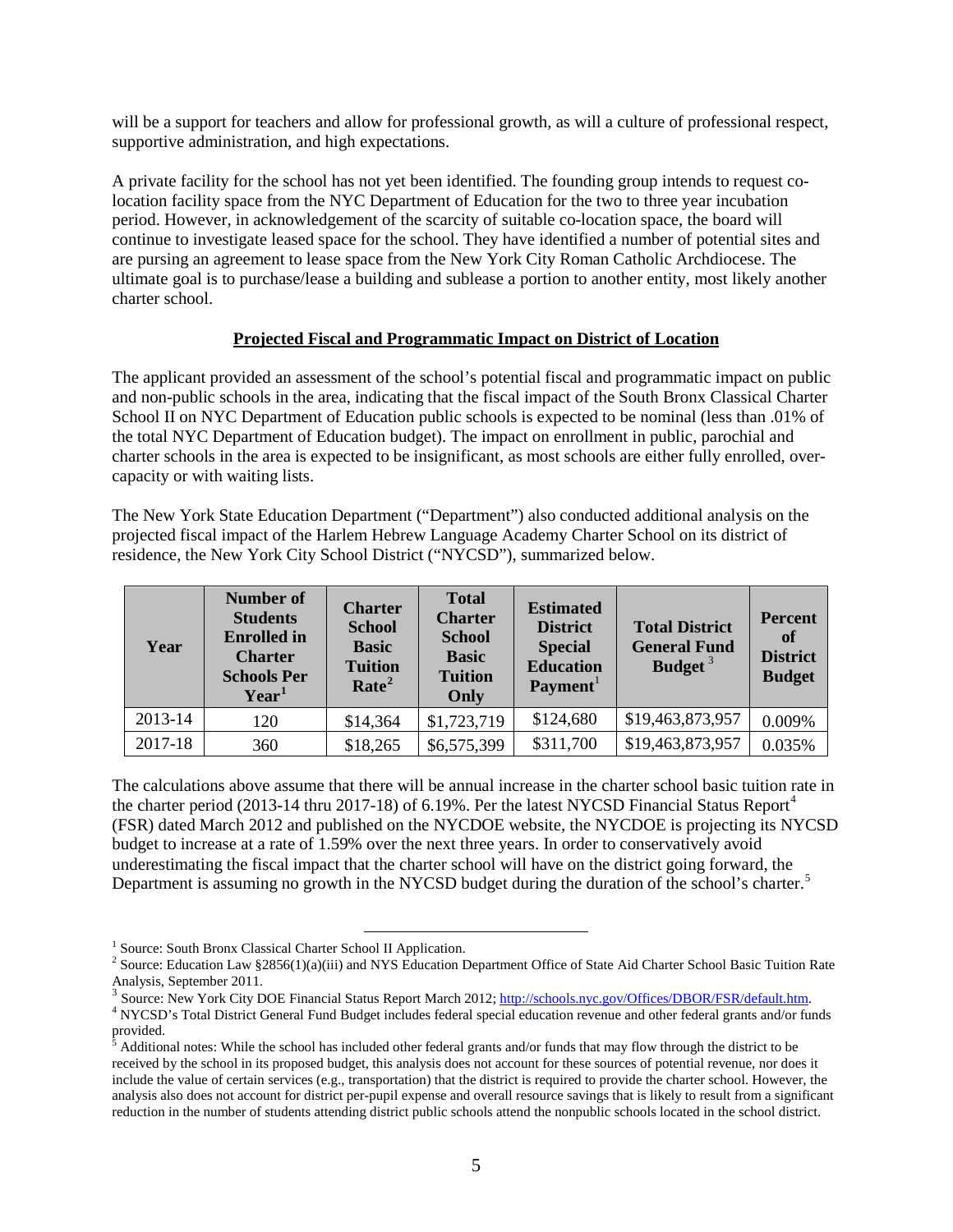It should be noted that, given the nature of district-based per-pupil funding, the estimates made by the Department in conducting this analysis are subject to unpredictable financial fluctuations. For forecasting purposes, the fiscal impact of this charter school on the district in which it will be located assumes that: there will be no fluctuations in the grade levels served by existing charter schools over the course of the charter term; the charter school will be able to meet its projected maximum enrollment; all students will come from NYCSD; and, all students will attend every day for a 1.0 FTE.

The specifics of the school's enrollment composition is still unavailable; however, the Department acknowledges that the programmatic and fiscal impact of the proposed charter school on other public and private schools in the same area will also be influenced by the proportion of charter school enrollees that would have attended a same-district public or private school had it not been for the presence of this charter school.

Below, for your reference, please find additional data on New York City Community School Districts 7,  $8, 9, 11, 12<sup>6</sup>$  $8, 9, 11, 12<sup>6</sup>$  $8, 9, 11, 12<sup>6</sup>$ 

| <b>Enrollment Data</b>                 | CSD 7  | CSD 8  | CSD <sub>9</sub> | <b>CSD 10</b> | <b>CSD 11</b> | <b>CSD 12</b> |
|----------------------------------------|--------|--------|------------------|---------------|---------------|---------------|
| <b>Total District Enrollment:</b>      | 19,187 | 30,515 | 34,112           | 55,680        | 37,962        | 22,587        |
| <b>Grade K through 5 Enrollment:</b>   | 7880   | 13,569 | 17,151           | 24,936        | 18,936        | 11,156        |
| White:                                 | 1%     | 6%     | 1%               | 6%            | 7%            | 1%            |
| <b>Black/African-American:</b>         | 29%    | 26%    | 32%              | 19%           | 44%           | 28%           |
| Hispanic/Latino:                       | 69%    | 63%    | 66%              | 67%           | 42%           | 68%           |
| <b>American Indian/Alaskan Native:</b> | $0\%$  | $0\%$  | $0\%$            | 1%            | $1\%$         | $1\%$         |
| <b>Asian/Native Hawaiian/Pacific</b>   | 1%     | 5%     | $1\%$            | 8%            | 6%            | 2%            |
| <b>Islander:</b>                       |        |        |                  |               |               |               |
| <b>Free/Reduced Priced Lunch:</b>      | 90%    | 84%    | 89%              | 84%           | 79%           | 91%           |
| <b>English Language Learners:</b>      | 19%    | 12%    | 26%              | 22%           | 10%           | 20%           |
| <b>Students with Disabilities:</b>     | 14%    | 14%    | 14%              | 14%           | 14%           | 14%           |

#### **New York City Community School District Data**

| 2010-11 State Assessments (% proficient) |       |                  |                  |        |               |                   |  |
|------------------------------------------|-------|------------------|------------------|--------|---------------|-------------------|--|
| <b>Assessment and Grade level</b>        | CSD 7 | CSD <sub>8</sub> | CSD <sub>9</sub> | CSD 10 | <b>CSD 11</b> | $\mathbf{CSD}$ 12 |  |
| <b>English Language Arts - Grade 3</b>   | 29%   | 36%              | 31%              | 38%    | 41%           | 30%               |  |
| <b>English Language Arts - Grade 4</b>   | 32%   | 41%              | 33%              | 40%    | 44%           | 35%               |  |
| <b>English Language Arts - Grade 5</b>   | 29%   | 40%              | 29%              | 35%    | 44%           | 30%               |  |
| <b>Mathematics - Grade 3</b>             | 34%   | 46%              | 39%              | 46%    | 44%           | 36%               |  |
| <b>Mathematics - Grade 4</b>             | 41%   | 55%              | 43%              | 52%    | 57%           | 46%               |  |
| <b>Mathematics - Grade 5</b>             | 40%   | 57%              | 45%              | 53%    | 58%           | 44%               |  |

# **Public Hearing and Public Comment**

As required by the Charter Schools Act, the New York City Department of Education (NYCDOE) held a hearing on Wednesday, April 4, 2012 to solicit comments from the community concerning the proposed charter school. The lead applicant presented information about the school to the eleven individuals present. There were no public comments.

<span id="page-6-0"></span><sup>6</sup> Source: 2010-2011 New York State School Report Card

[<sup>\(</sup>https://reportcards.nysed.gov/view.php?schdist=district&county=none&year=2011\)](https://reportcards.nysed.gov/view.php?schdist=district&county=none&year=2011) and Special Education School District Data Profile for 2009-10 [\(http://eservices.nysed.gov/sepubrep/\)](http://eservices.nysed.gov/sepubrep/).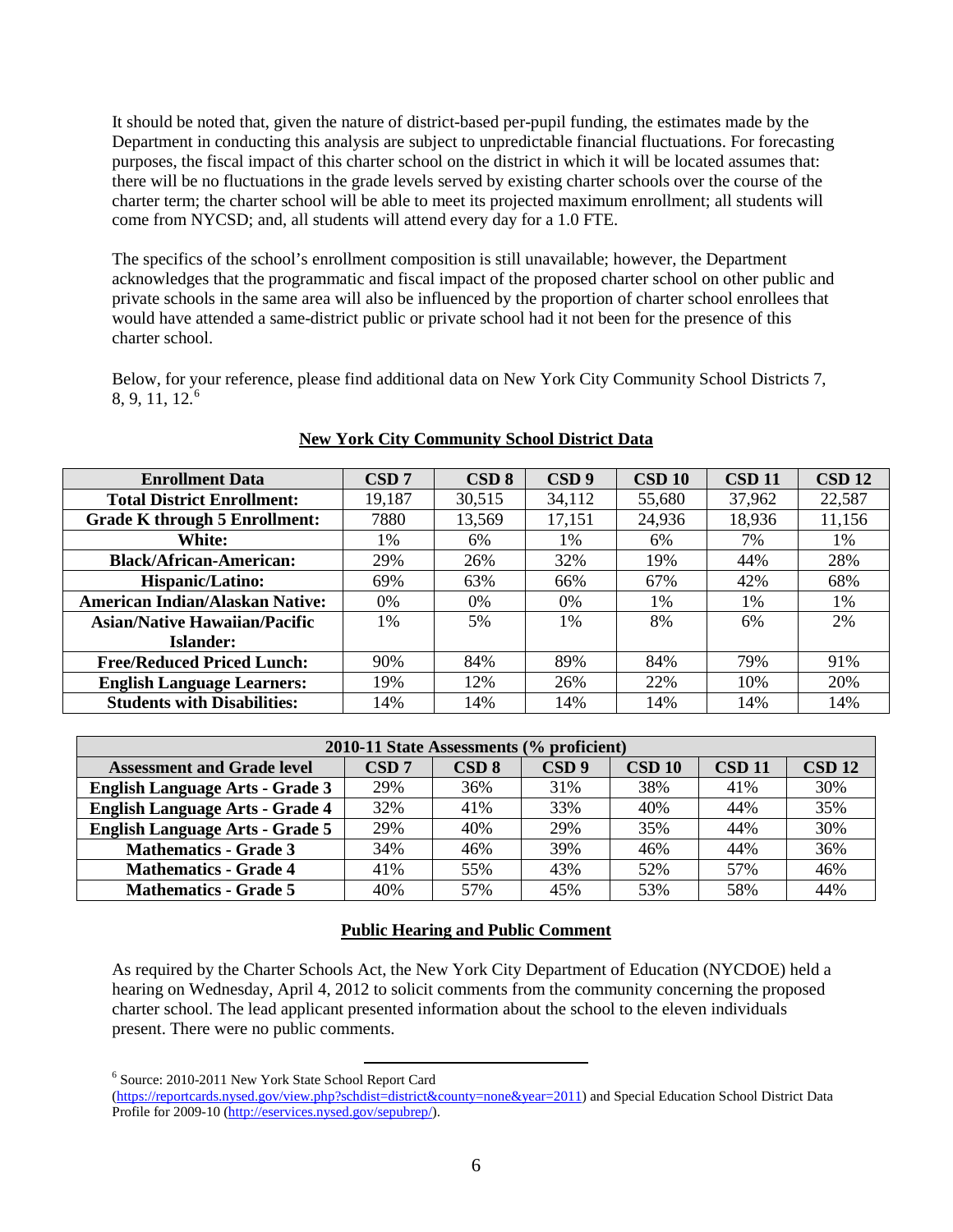The Department directly notified the Chancellor of the NYCDOE, as well as public and private schools in the region, of the charter school application, and issued an open call for written public comment via the State Education Department Charter School Office website. The Chancellor was contacted by letter and invited to comment directly. Chancellor Walcott submitted a letter in support of South Bronx Classical Charter School II, noting: "This proposal is a replication of an existing NYC DOE authorized highquality charter school. Chancellor Dennis Walcott recommends this charter application to support the children of New York City. With limited space in the South Bronx, we recommend that they continue to look for private space. We will work with them on identifying public space options and opportunities if available."

# **Application Review Process**

On January 3, 2012, as required by the New York State Charter Schools Act, the New York State Education Department (the "Department") released the *2012 Request for Proposals ("RFP") to Establish Charter Schools Authorized by the Board of Regents*. In this cycle, the Department could legally award 81 new charters per Education Law subdivision 2852(9), 49 of which reflect charters that were available but not awarded during the 2010 and 2011 RFP cycles. The charter school application process utilized by the Board of Regents and the Department during the 2012 RFP cycle is multi-stage and designed to ensure that any charter school applicant presented to the Board of Regents for possible approval demonstrates a detailed and complete school design plan that:

- includes a clear plan to meet or exceed enrollment and retention targets for students with disabilities, students who are English language learners, and students who are eligible to participate in the federal free reduced-price lunch program;
- provides evidence of public outreach that conforms to the process prescribed by the Regents for the purpose of soliciting and incorporating community input regarding the proposed charter school;
- meets all requirements set forth in the Charter Schools Act as well as all other applicable laws, rules, regulations;
- demonstrates the ability to operate the school in an educationally and fiscally sound manner;
- is likely to improve student learning and achievement and materially further the purposes of the Act; and
- would have a significant educational benefit to the students expected to attend the proposed charter school.

In addition, the applicant group and founding board of trustees must demonstrate appropriate knowledge, capacity, and abilities to effectively create, maintain, and oversee a high-quality charter school.

During this 2012 cycle, 30 letters of intent were received in January 2012 and, after an initial review process, 20 applicants were invited to submit full applications. The Department received thirteen full applications, including the application for South Bronx Classical Charter School II.

To assess whether to recommend approval or denial of the charter application to the Board of Regents, the Department established multi-person review panels to thoroughly evaluate each full application. Each of these panels was comprised of professional expert consultants, peer reviewers who are school leaders and educators active in charter and public schools in New York, as well as qualified Department staff members. The review panel members reviewed, rated, and commented on each section of the application according to the criteria published in the Application Kit.

Department staff conducted a two-hour capacity interview with four (of five) members of the applicant group and five (of nine) initial board members for the proposed school on Tuesday, April 3, 2012.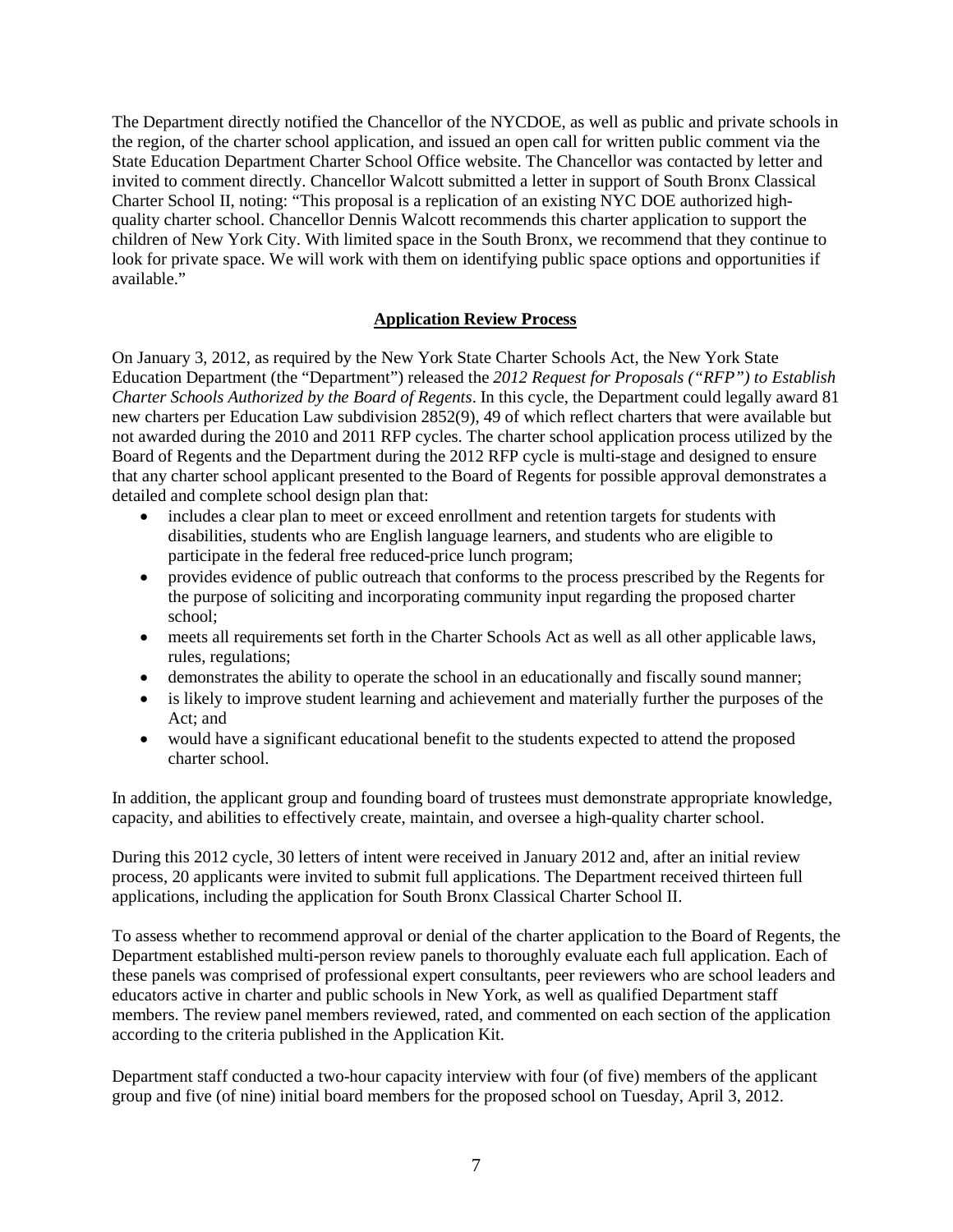Questions posed to the proposed initial trustees included general questions around New York State Charter School Law, roles and responsibilities of the school community and the board to the community and various stakeholder groups as well to as the Board of Regents as authorizer. To fully understand the proposed academic program, governance role and fiscal viability of the proposed school, targeted questions were asked to clarify information provided in the full application.

The responses demonstrated adequate knowledge and grasp of key areas. Members of the applicant group as a whole and individually demonstrated knowledge of the charter school application and the proposed school. Structures, systems, protocols and procedures are in place to permit the board to effectively govern the school. The applicants addressed questions posed with specific and detailed information that presented a clear, realistic picture of how the school expects to operate.

# **Findings**

Based on the comprehensive review of the application and of the applicant, founding group, and proposed board of trustees, the Department makes the following findings:

- 1. The charter school described in the application meets the requirements of Article 56 of the Education Law (as amended) and other applicable laws, rules, and regulations.<sup>[7](#page-8-0)</sup> This finding is based on the following (among other things):
	- the applicant has included in the application the information required by  $\S 2851(2)$
	- the proposed charter school would meet or exceed enrollment and retention targets, as prescribed by the NYS Board of Regents,  $\delta$  of students with disabilities, English language learners, and students who are eligible applicants for the federal free and reduced price lunch program as required by Education Law subdivision 2852(9-a)(b)(i)
	- the applicant has conducted public outreach to solicit community input regarding the proposed charter school and to address comments received from the impacted community concerning the educational and programmatic needs of students in conformity with Education Law subdivision  $2852(9-a)(b)(ii)$ .
- 2. The applicant has demonstrated the ability to operate the proposed charter school in an educationally and fiscally sound manner.<sup>§</sup> This finding is based on the following (among other things):
	- The presentation in the application of a sound description of key features that are core to the school's overall design, and which rigorously addresses the criteria outlined in the Department's RFP in the areas of mission; key design elements; enrollment, recruitment and retention;, and community to be served.
	- The presentation in the application of a sound educational plan, which rigorously addresses the criteria outlined in the Department's RFP in the areas of achievement goals; school schedule and calendar; curriculum and instruction; assessment; school culture and climate; and special student populations and related services.
	- The presentation in the application of a sound organizational and fiscal plan, which rigorously addresses the criteria outlined in the Department's RFP in the areas of founding

<sup>&</sup>lt;sup>7</sup> Education Law §2852(2)(a).

<span id="page-8-1"></span><span id="page-8-0"></span><sup>&</sup>lt;sup>8</sup> Note, the data upon which to base the enrollment and retention targets mandated by the amendments to the Act was not available at the time the statute mandated the RFP be issued. As a result, the Department evaluated the plans for student enrollment, recruitment, and retention plans of each class of student referenced in the amendments to the Act such that the Department could make the determination that the applicant would meet or exceed the enrollment and retention targets when developed. During the first year of the charter term, the Department will develop such targets and incorporate these targets into the school's charter agreement performance expectations.<br><sup>9</sup> Education Law §2852(2)(b).

<span id="page-8-2"></span>